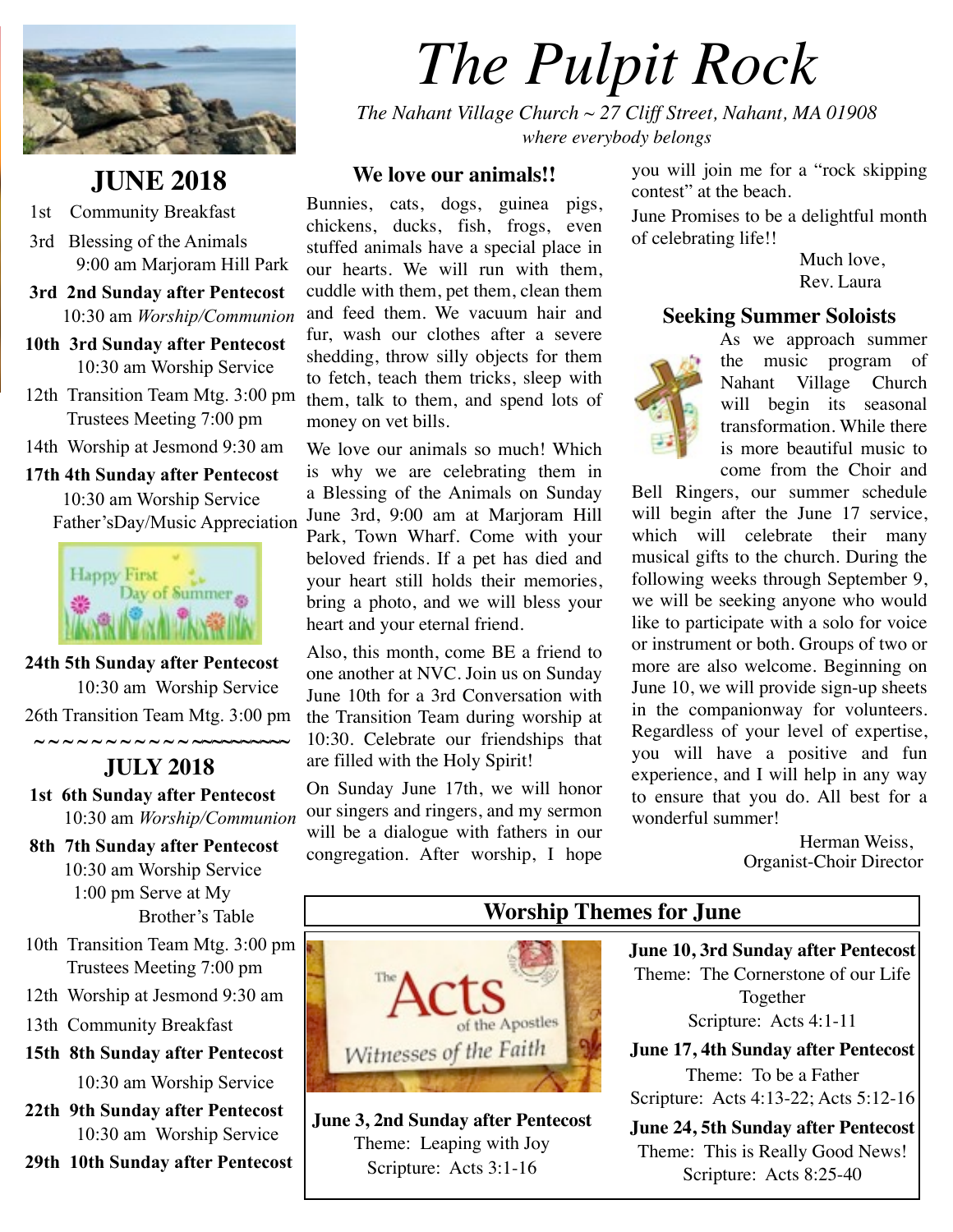#### **A message from your Co-Moderators**



Summer begins in June, the month with the greatest amount of daylight hours in our Northern Hemisphere.

With days getting longer, we're enjoying the sunlight, doing

more outside and feeling more energetic.

We begin to awaken more of the gifts and talents we were born with and our inner divine light shines through us in the kindness and courtesy we extend to others.

We hold the door open for someone, help carry their groceries, or acknowledge their presence by simply looking into their eyes and smiling or saying, "hello."

It's important to extend that kindness to ourselves too. Have you ever looked into your own eyes in the mirror and said something like, "I'm trying as hard as I can. I'm doing a good job. I will continue to do so."

Kindness or courtesy can be a very small gesture that makes a big difference in someone else's life. Often, when we show kindness to someone, they pass it on to another person, and that person in turn passes it on and on and on. So our small action starts a ripple effect that truly affects the world around us.

Our greater world becomes filled with a bit more joy, courtesy and grace. We have helped divine energy grow in the world simply by sharing our inner light with others around us.

Respectfully yours, Rich Stevens and Maria Welsh

#### **Our thoughts are with the family and friends of Susan Mary (Eggeman) Seymour**



Sue had many loves. She loved her family and friends, our Church, bible studies, and the Nahant Community. She loved to garden, both planting and arranging, and her floral arrangements are well known around town. Sue loved to laugh, had a quick wit, and always had a funny story to share.



#### **Nahant Community Breakfast Friday, June 1 at 8:00 a.m.**



The breakfast will feature a presentation by the President of North Shore Community College, Dr. Patricia Gentile. She is the fourth president of NSCC and the first female CEP. Dr. Gentile will provide an update on all the exciting and innovative programs happening at the

college. Anyone who has driven past the Lynn Campus knows that the beautiful new extension along Broad Street opened this academic year adding 32,000 square feet to the campus. At the September Grand Opening Ceremony, MA Secretary of Education Jim Peyser called NSCC a "scrappy and strategic college" when referring to many of the initiatives started under President Gentile's administration. Those initiatives have made a significant difference to the residents of the North Shore, especially focused on the Gateway City of Lynn.

The free breakfast starts at 8 a.m. All are welcome and please feel free to bring a family member or friend. We offer a hearty breakfast, an informative presentation, and wonderful camaraderie.

Arrangements for transportation of elders to and from the breakfast may be made by calling the Tiffany Room a few days in advance of the breakfast at 781-581-7557.

*Cal and Marrit Hastings*

Community Breakfast Coordinators



**Blessing of the Animals Sunday, June 3 at 9:00 a.m., Marjoram Park**

You are invited to join the the Nahant Village Church and neighbors for a "Blessing of the Animals" community event. The Rev. Laura Biddle will perform the blessing on Sunday, June 3, at 9:00 a.m. in Marjoram Park, Town Wharf. Please keep in mind the diversity of the animal kingdom, please use leashes and carriers as appropriate.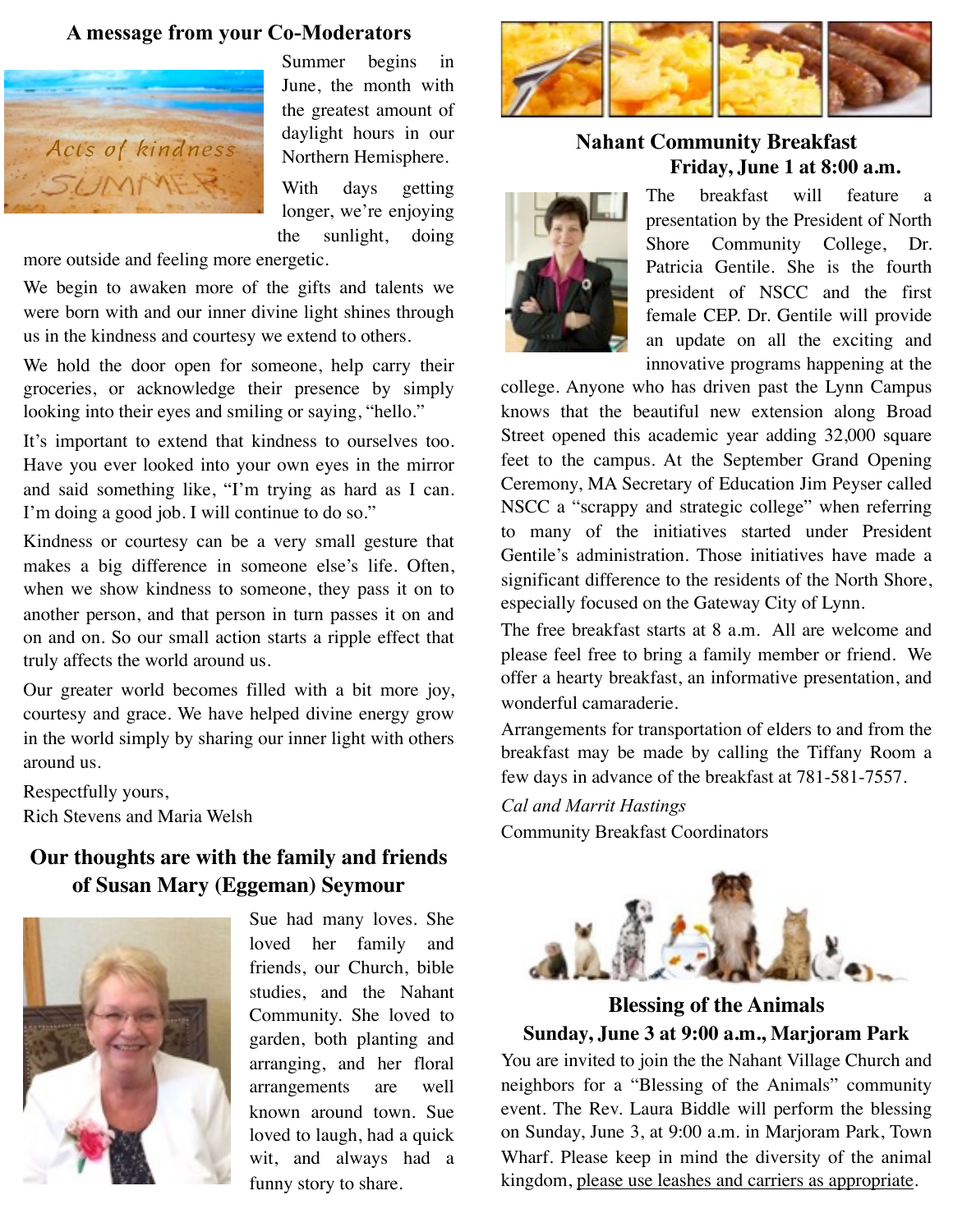

# **Taking Stock – Looking Toward the Future An Invitation for June 10, 2018**

The NVC Transition Team in putting the finishing touches on the NVC Profile, to be posted on the UCC website and to be sent to potential candidates for NVC's Settled Minister position. This Profile will present information about the Village Church, the job requirements, and our expectations for our new Minister.

We invite you to attend the **"Third Conversation" with the NVC Congregation on Sunday, June 10 at 10:30 a.m. in Swansburg Hall.** The Profile currently in draft form might propose an alternative model for the Minister's position, including his/her work schedule. During this Third Conversation, we will review where we are, look toward the future, and solicit input on this subject from you and the Congregation at large. The Transition Team believes that the new NVC Minister should reside in or near Nahant, so as to carry on our excellent working relationship with the Nahant community. The Team also states a strong preference for the Settled Minister to reside in the Parsonage.

Our discussion on June 10 will be accompanied by a slide presentation. Paper copies of that information will be available at the close of this meeting. If for some reason you are unable to attend this meeting, we can provide you with the handouts upon request. In addition, if you'd like to discuss this matter personally with a member of the Transition Team, they will make themselves available to meet with you.

On Sunday, June 24, following the 10:30 worship service in the Sanctuary, there will be a follow-up meeting of the Congregation which we encourage you to attend. The Transition Team wants to have the opportunity to know and understand the Congregation's feedback, prior to finalizing the NVC Profile.

In advance, WE THANK YOU!

The NVC Transition Team

Christine Alexander (Team Leader) Nancy Cantelmo, Bill Crawford, Marrit Hastings, Jen McCarthy, Maria Welsh, and Rev. Laura Biddle

# **Volunteer Opportunities at My Brother's Table**

My Brother's Table is looking for volunteers: drivers to pick up Greater Boston Food Bank and other donations (using the MBT van); receivers to unload the food deliveries; lunch



and dinner volunteers to help prepare and serve the meals; and administrative volunteers to help with mailings and office coverage. For more information, please contact Joanne Champa at 781-595-3224.

MBT is the largest soup kitchen on the North Shore. Our Church provides food and serves a meal six times a year made possible through the generous donations of our Congregation and Church volunteers.

# **Mother's Day Labyrinth Walk and Prayer Meditation**

Following church service on Mother's Day, we had a special opportunity to see and hear about one of two canvas labyrinths recently gifted to NVC by Mia Corinha and Barb Ducharme of Nahant. More than a dozen of us took advantage of this opportunity to walk in silence through the inward path, resting at the center and slowly exiting with a sense of calmness and refreshment.